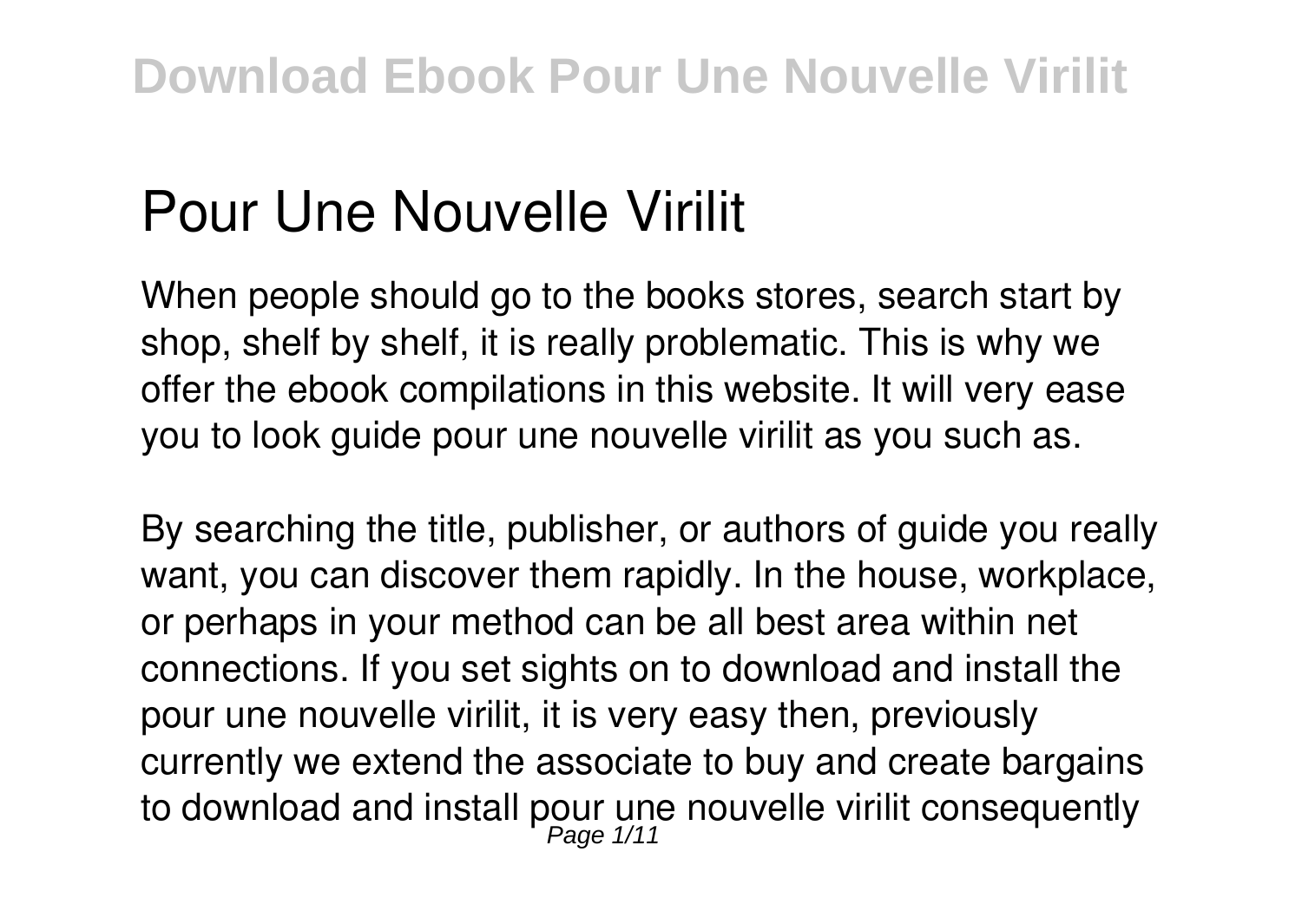simple!

**Pour Une Nouvelle Virilit**

Après avoir révolutionné l'expérience hôtelière à Las Vegas il y a plusieurs décennies, Hilton s'appuie sur son riche héritage en vue de la reprise des voyages en doublant pratiquement sa présence ...

**Hilton double la mise pour profiter de la croissance à Las Vegas avec un portefeuille en pleine expansion et un grand retour sur le Strip** En plus de tirer parti de toutes les avancées de Velodyne

pour offrir un champ de vision configurable et dynamique, le Velabit de nouvelle génération offre une capacité zoom à Page 2/11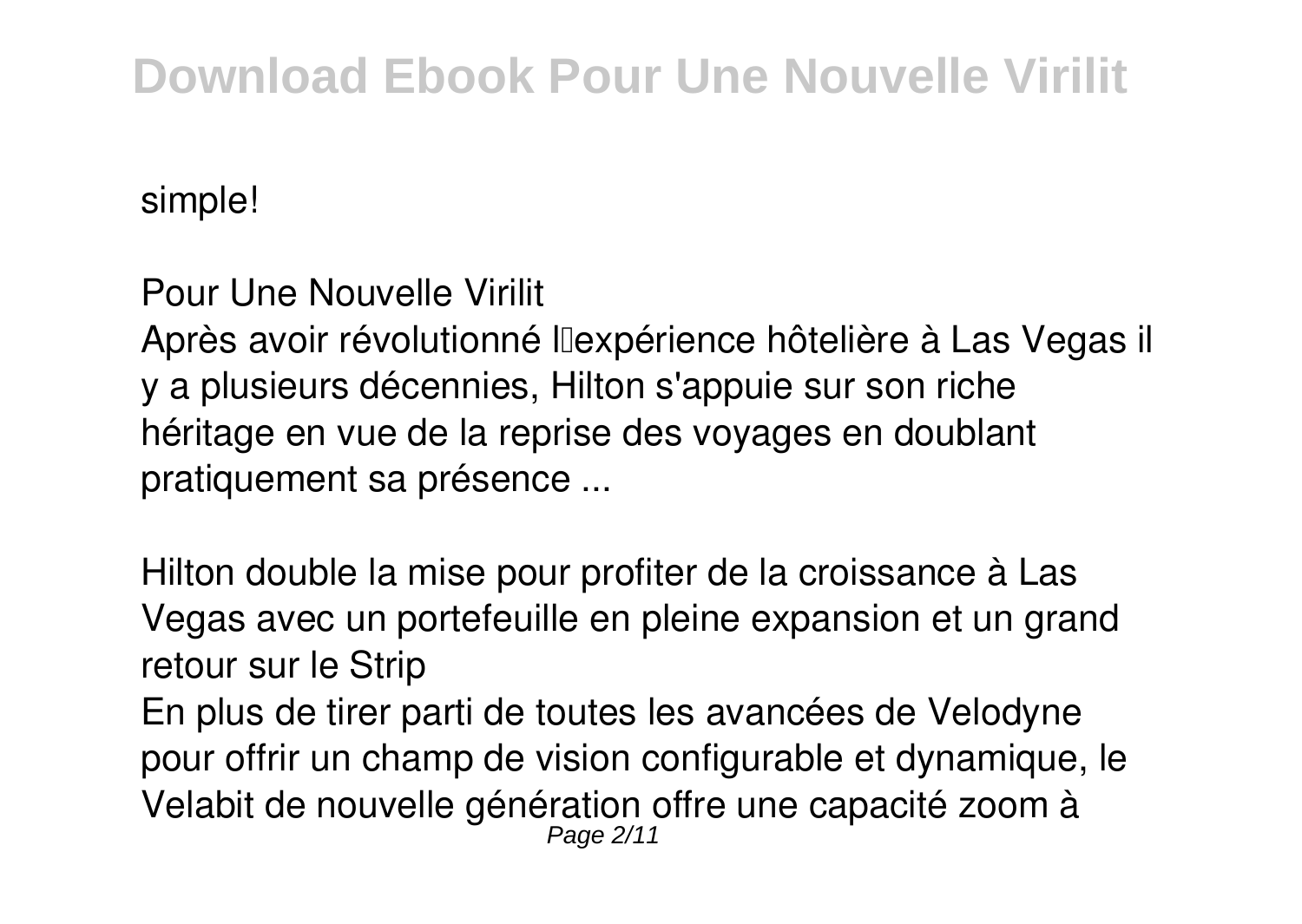haute ...

Velodyne Lidar lance le capteur VelabitⅡ de nouvelle **génération** Quebec should wait until more people have received a second dose of COVID-19 vaccine before increasing the number of fans allowed to attend home games, expert says.

**Montreal Canadiens can have 3,500 fans for home games in Round 3, province says** Antoine Griezmann, who is a huge fan of the popular computer game Football Manager, on Monday flaunted his achievements as Newcastle United boss to his Barcelona teammate, Ousmane Dembele. In a video ... Page 3/11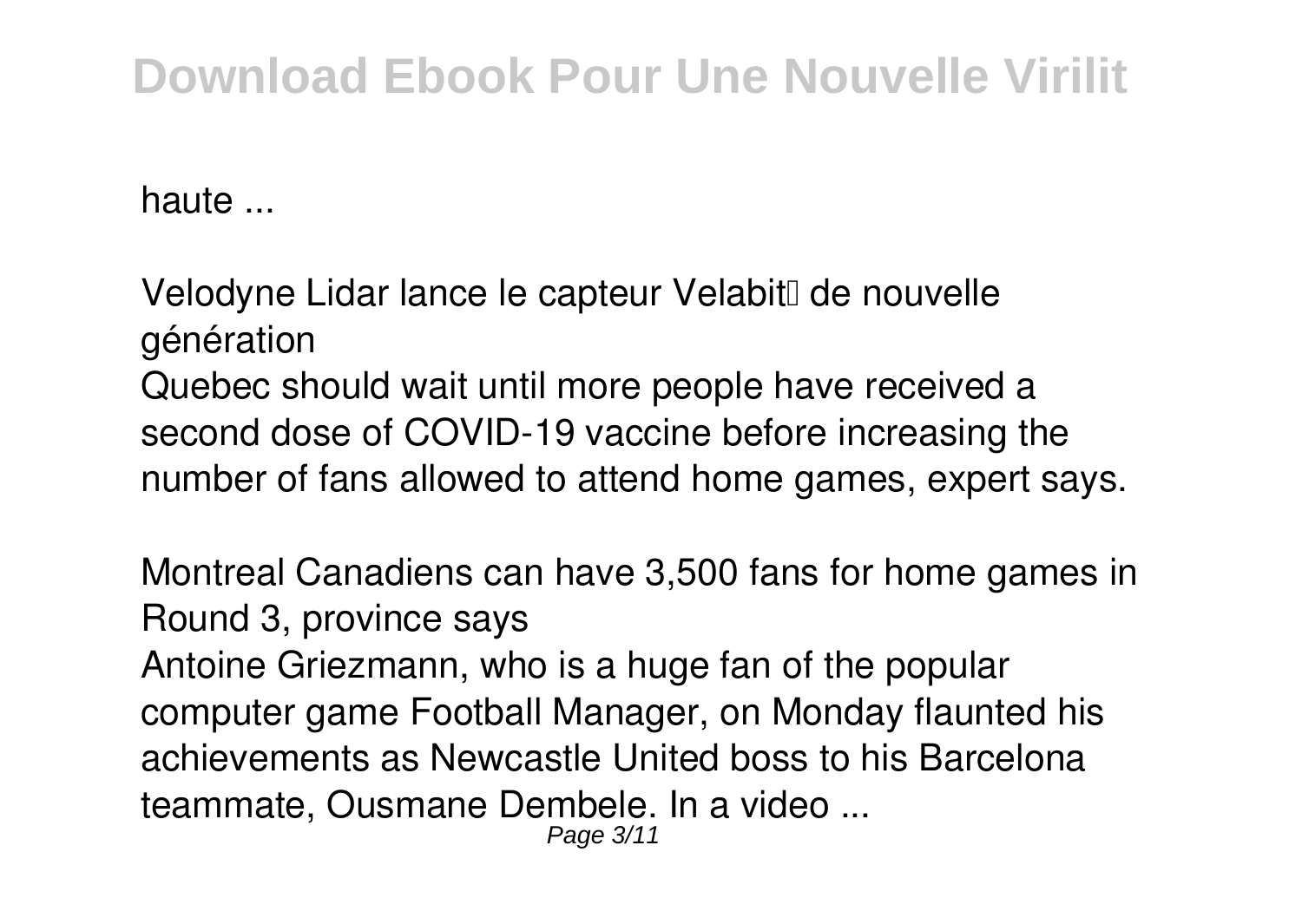**Kylian Mbappe Has Left PSG for Newcastle United, in Antoine Griezman's Football Manager Game** Quebec is allowing a total of 3,500 people to attend festivals and events as of Thursday  $\Box$  whether they are indoor or outdoor. The previous high was 2,500. That means Game 3 of the Canadiens-Golden ...

**Additional 1,000 fans allowed at Bell Centre for Montreal-Vegas series** FORMULE-1-GRAND-PRIX-DAZERBAÏDJAN:Sergio Perez vainqueur d'une course folle, Gasly termine 3e ! © Reuters/Maxim Shemetov Sergio Perez vainqueur d'une course folle, Gasly termine ... Page 4/11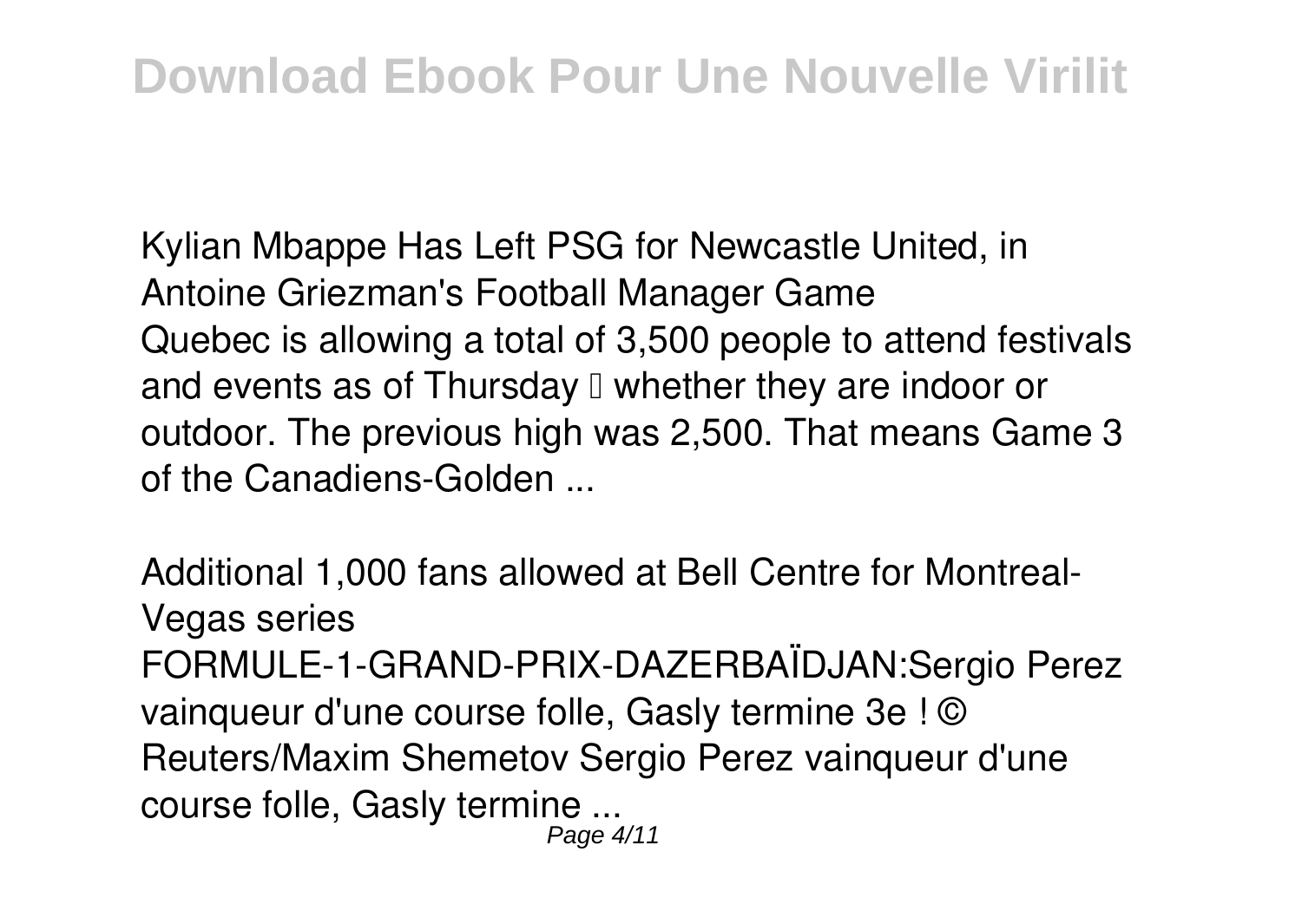**Sergio Perez vainqueur d'une course folle, Gasly termine 3e** Les médias affirment souvent que le monde est confronté à un **Iréchauffement déjà acté pour l'Iavenir** en raison des émissions ... il a été rapporté comme une nouvelle découverte scientifique. Cependant ...

**Explication: Le réchauffement climatique s'arrêtera-t-il dès que les émissions nettes seront nulles?** Porsche Middle East and Africa FZE célèbre l'arrivée sur le marché des premiers exemplaires du Taycan Cross Turismo avec un clip spectaculaire, dans lequel la sportive polyvalente 100 % électrique ...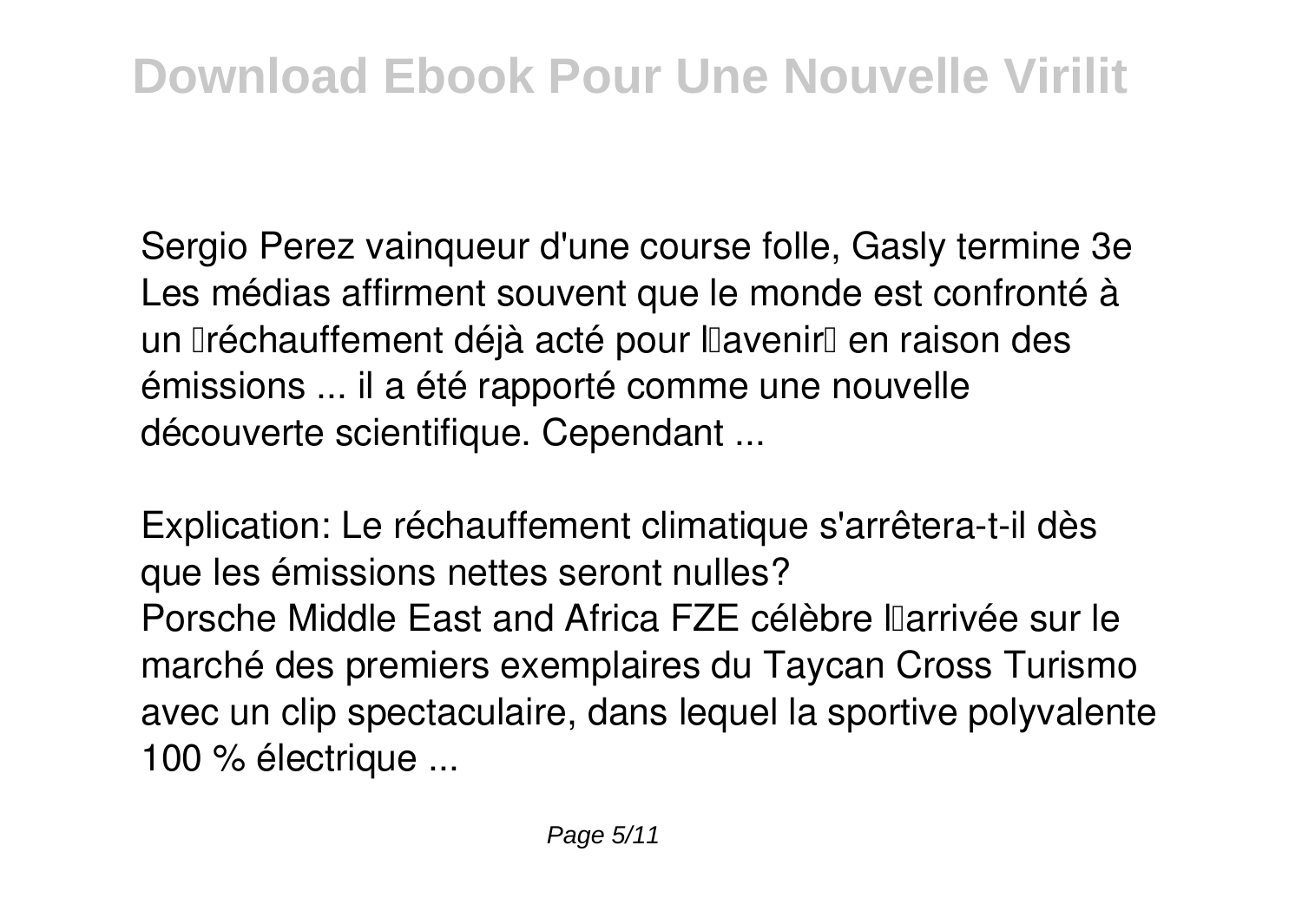**Lancement du nouveau Taycan Cross Turismo : Porsche s'aventure sur les routes de l'extrême** a inauguré une nouvelle ère de technologie autonome avec son invention de capteurs lidar à vision panoramique en temps réel. Velodyne, leader mondial dans le domaine du lidar, est célèbre pour son ...

**Seabed sélectionne les capteurs Lidar de Velodyne pour équiper son système de cartographie mobile** Mercedes-Benz revived one of its most famous model designations of all time when it introduced the new 300 SL in 1985. However, on this occasion the newcomer was not a thinly disguised sports racer ...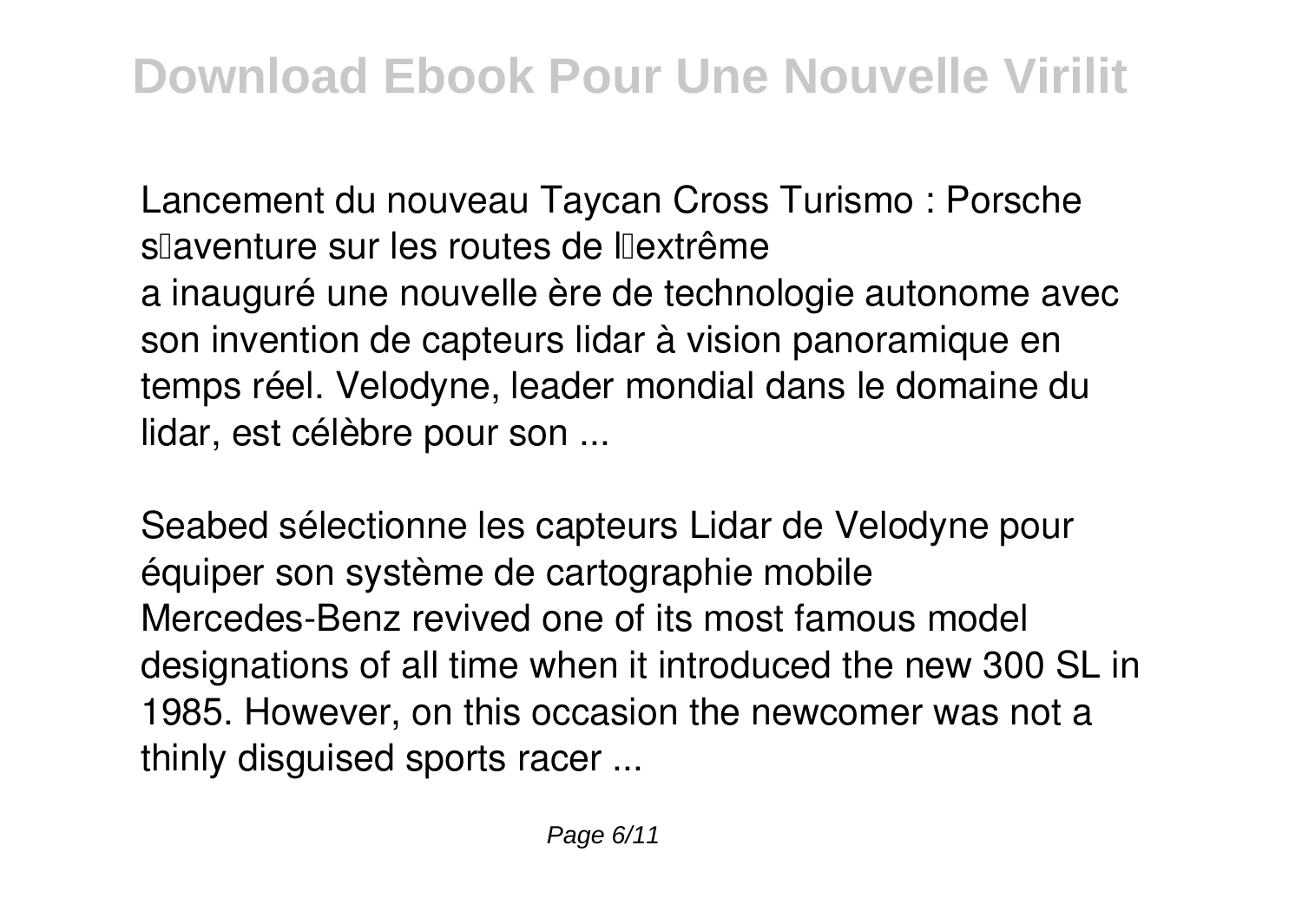**1985 Mercedes-Benz 300 SL Convertible** The Council today decided to extend the mandate of the European Integrated Border Management Assistance Mission in Libya (EUBAM Libya) for a further two years until 30 June 2023. In the context of a

**EUBAM Libya: Council extends mandate for a further two years**

The Council has agreed to give its consent to the revised statute of the European Ombudsman, which will update the regulations and general conditions governing the performance of the Ombudsman's ...

**The Council gives its consent to the revised statute of the** Page  $7/1$ <sup>-</sup>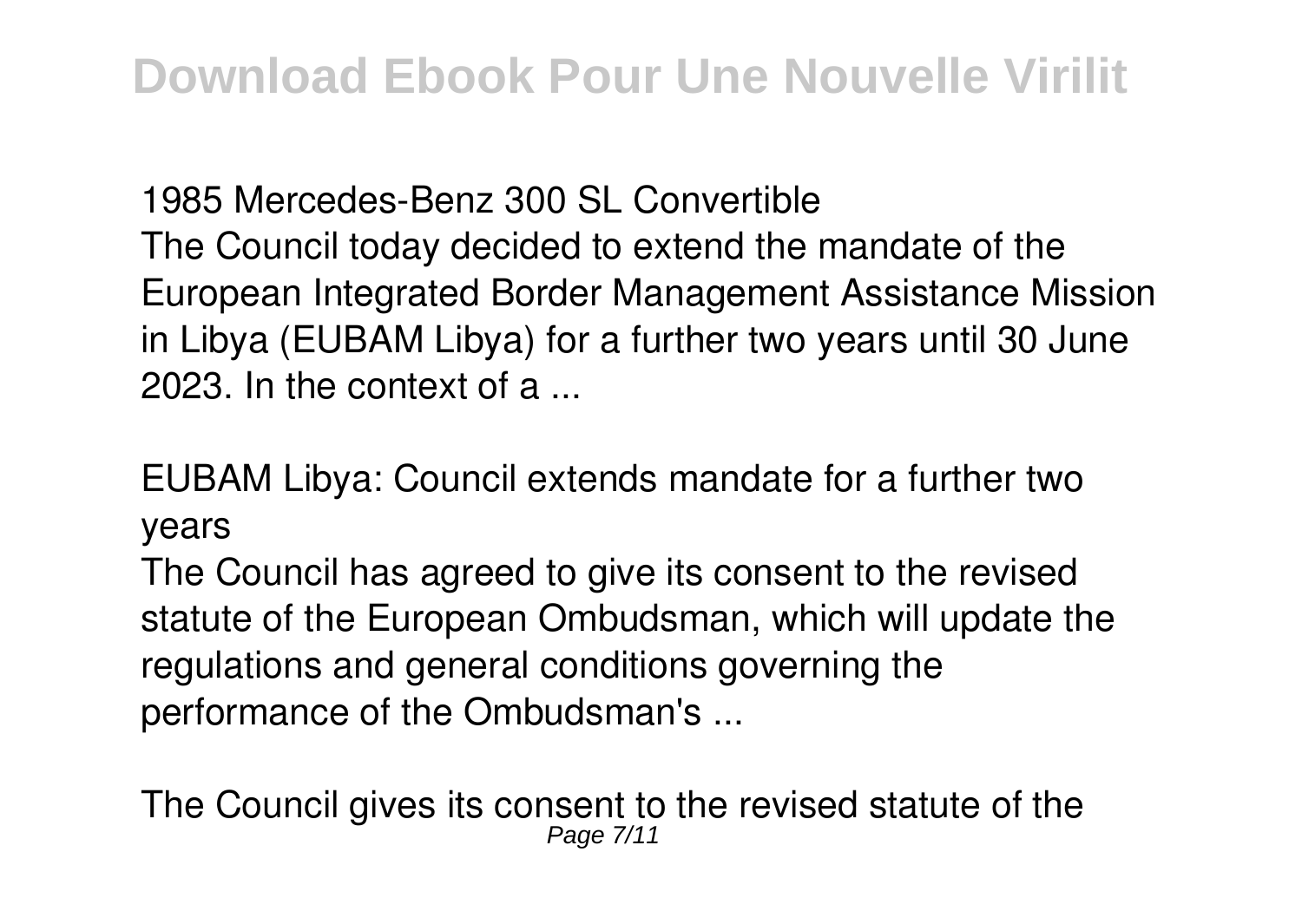**Ombudsman to further guarantee its independence** Aujourd'hui, project44, fournisseur de solutions de visibilité de la Supply Chain, a annoncé qu'il avait conclu une levée de fonds de série E de 202 millions de dollars mené par des fonds gérés par ...

**project44 conclut une levée de fonds de série E de 202 millions de dollars avec Goldman Sachs Asset Management** Au moment de décoller pour Kigali, jai une conviction profonde : au cours des prochaines heures, nous allons écrire ensemble une page nouvelle de notre relation avec le Rwanda et l'Afrique.

**Macron apologises for France not heeding warning of** Page 8/11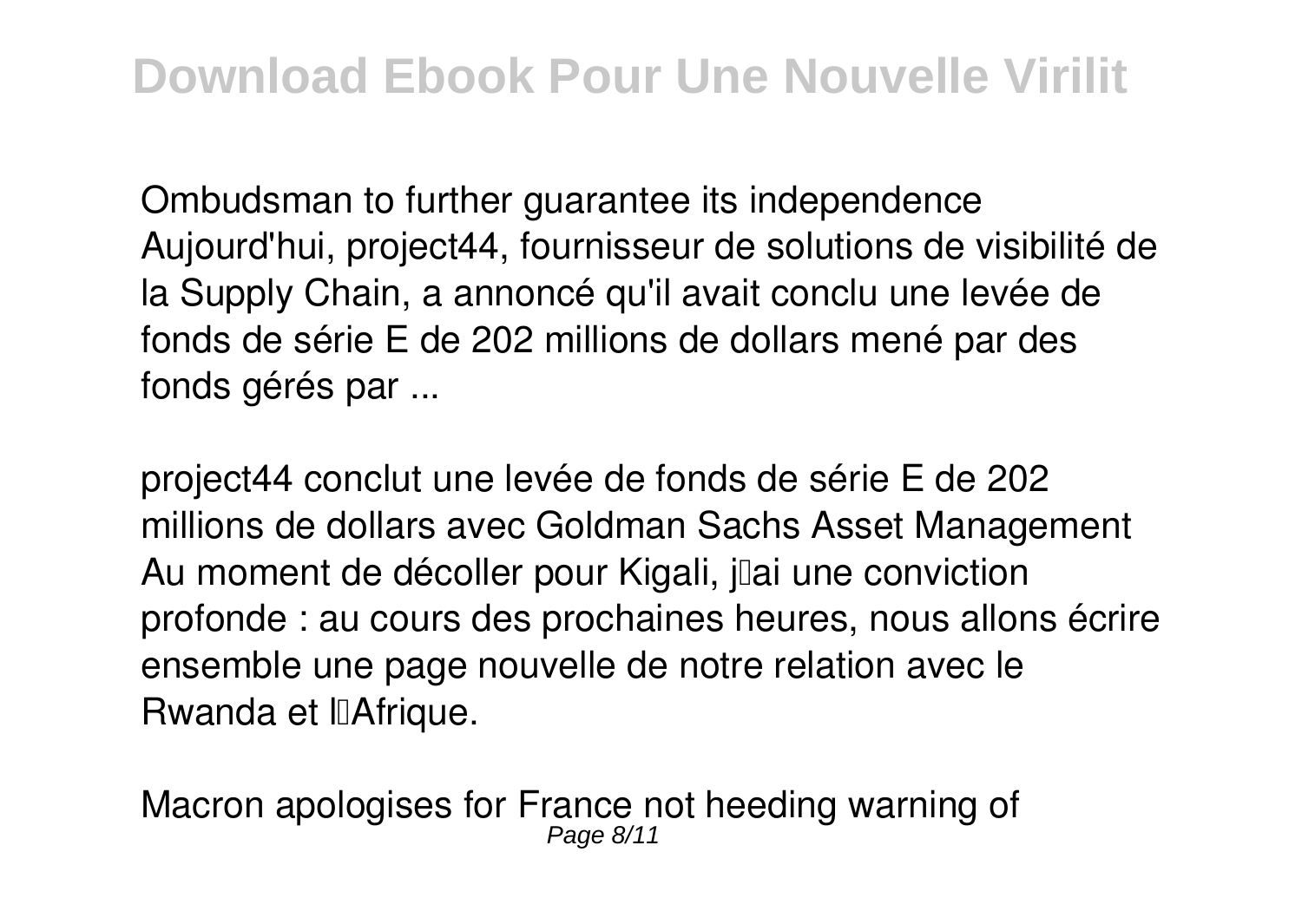**Rwandan genocide**

La solution de Velodyne a été reconnue pour sa capacité à permettre la ... VLDRW) a inauguré une nouvelle ère de technologie autonome avec son invention de capteurs lidar à vision ...

**La Solution d'infrastructure intelligente de Velodyne Lidar remporte un Smart 50 Award**

Thank you very much Mr President and I also want to thank SRSG Wane for his briefing this morning. And Ms. Maiga, I want to welcome your presence as a really strong voice and advocate for women in ...

**Statement by Ambassador Byrne Nason at the UNSC Briefing** Page 9/11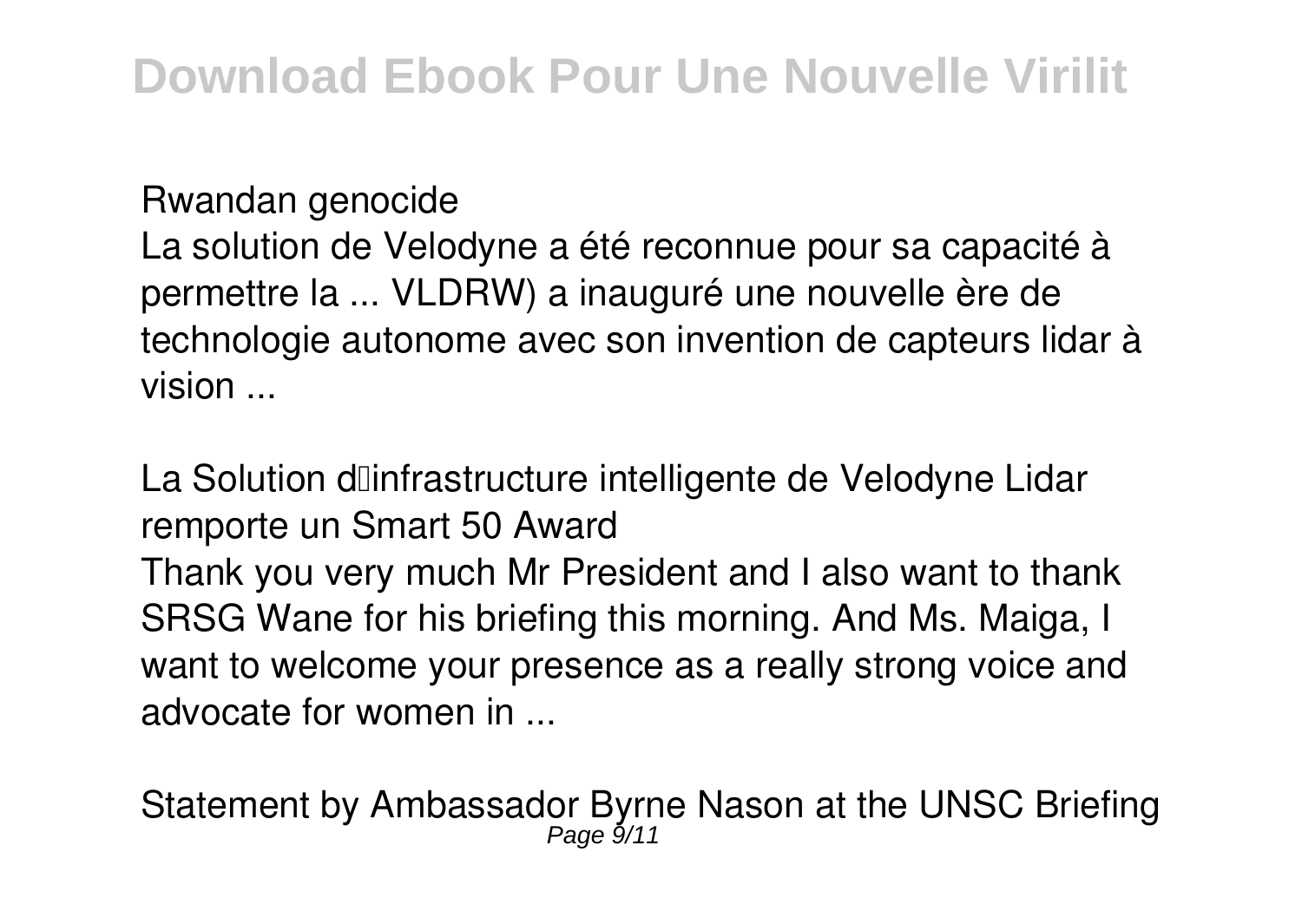**on the Situation in Mali**

In my post-event breakdown of the 2019 Wrestling World Championships, I noted how common it is to see Russians representing other nations and winning medals for their transfer countries.

**2019 World bronze medalist Zelimkhan Khadjiev announces transition to MMA**

Au moment de décoller pour Kigali, jai une conviction profonde : au cours des prochaines heures, nous allons écrire ensemble une page nouvelle de notre relation avec le Rwanda et IIAfrique. I ...

**Macron arrives in Kigali, says historic visit 'opens new page'** Page 10/11